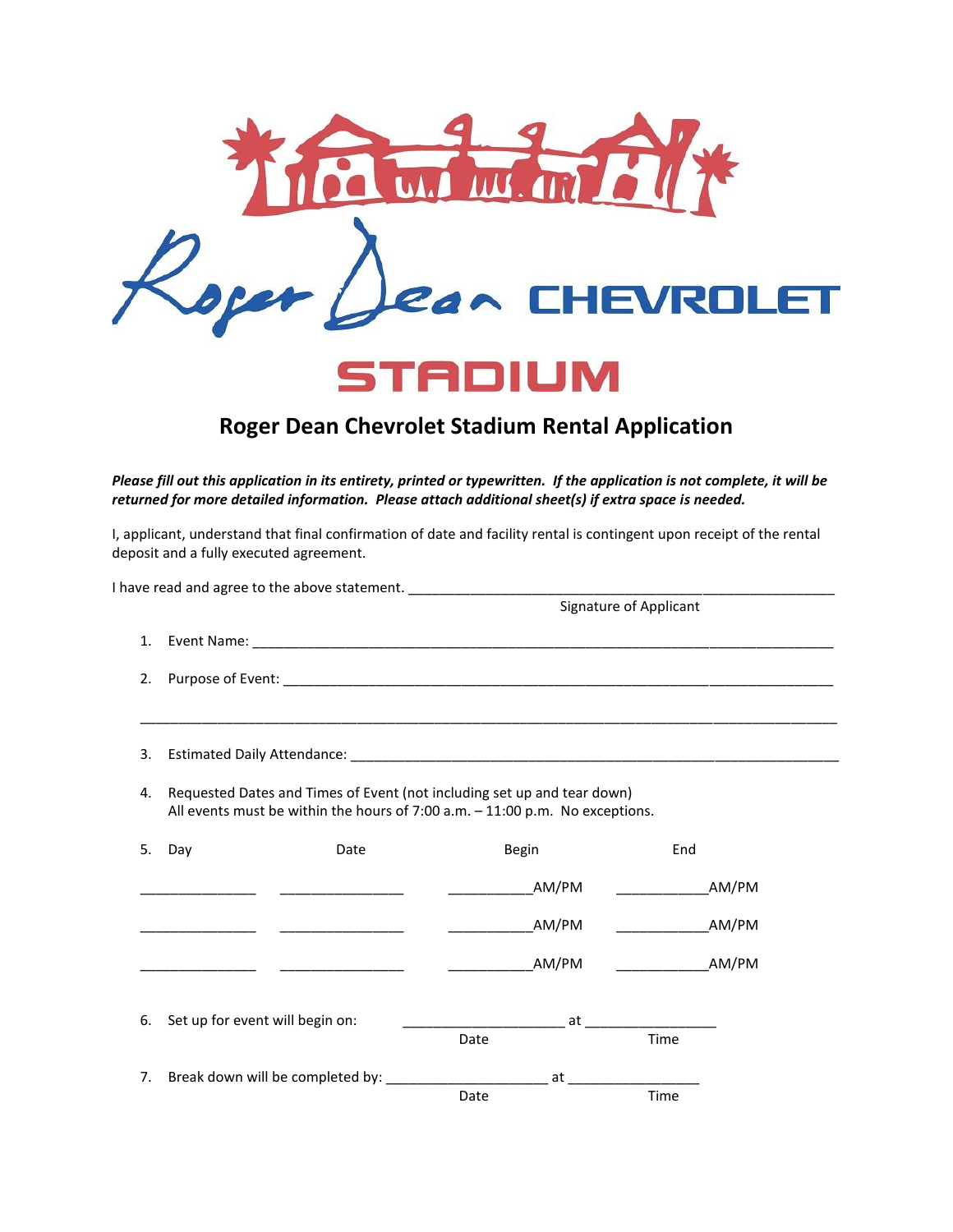|                                   | 10. What facilities are you planning on using (please check all that apply)? |            |           |  |  |
|-----------------------------------|------------------------------------------------------------------------------|------------|-----------|--|--|
| <b>Part II: Event Information</b> |                                                                              |            |           |  |  |
|                                   |                                                                              |            |           |  |  |
|                                   | If yes, please list past dates and location:                                 |            |           |  |  |
| 9.                                | Has this event been held in the past?                                        | $\Box$ Yes | $\Box$ No |  |  |
| 8.                                | Will your event require road closings?                                       | $\Box$ Yes | $\Box$ No |  |  |

| Roger Dean Chevrolet Stadium<br>Main Field<br>Practice Fields - (# Fields ________)<br>Miami Marlins Clubhouse<br>St. Louis Cardinals Clubhouse<br><b>Visitor Clubhouse</b><br>Umpire Room<br><b>Dugouts</b><br><b>Pitching Mounds</b><br><b>Batting Practice Screens</b><br># Requested | H<br>. . | <b>Batting Cages</b><br>Concourse<br><b>Suites</b><br>Party Deck<br>Parking Lot<br><b>Ticket Office</b><br>Gate A Plaza<br>Gate C Plaza |  |  |  |
|------------------------------------------------------------------------------------------------------------------------------------------------------------------------------------------------------------------------------------------------------------------------------------------|----------|-----------------------------------------------------------------------------------------------------------------------------------------|--|--|--|
| 11. Event description (must be completed in detail):                                                                                                                                                                                                                                     |          |                                                                                                                                         |  |  |  |
|                                                                                                                                                                                                                                                                                          |          |                                                                                                                                         |  |  |  |

(Description should include number of stage(s), other types of entertainment, activities, vendor and sponsor booths, restrooms, ticket booths, dumpsters, fencing, practice sessions, games, etc.)

\_\_\_\_\_\_\_\_\_\_\_\_\_\_\_\_\_\_\_\_\_\_\_\_\_\_\_\_\_\_\_\_\_\_\_\_\_\_\_\_\_\_\_\_\_\_\_\_\_\_\_\_\_\_\_\_\_\_\_\_\_\_\_\_\_\_\_\_\_\_\_\_\_\_\_

| 12. Are you planning to charge admission?               | $\sqcap$ Yes | $\Box$ No |
|---------------------------------------------------------|--------------|-----------|
| If yes, how much?                                       |              |           |
| 13. Are you planning to charge for parking?             | $\Box$ Yes   | $\Box$ No |
| If yes, how much?                                       |              |           |
| 14. Are you planning on having any type of concessions? | <b>Yes</b>   | ⊟ No      |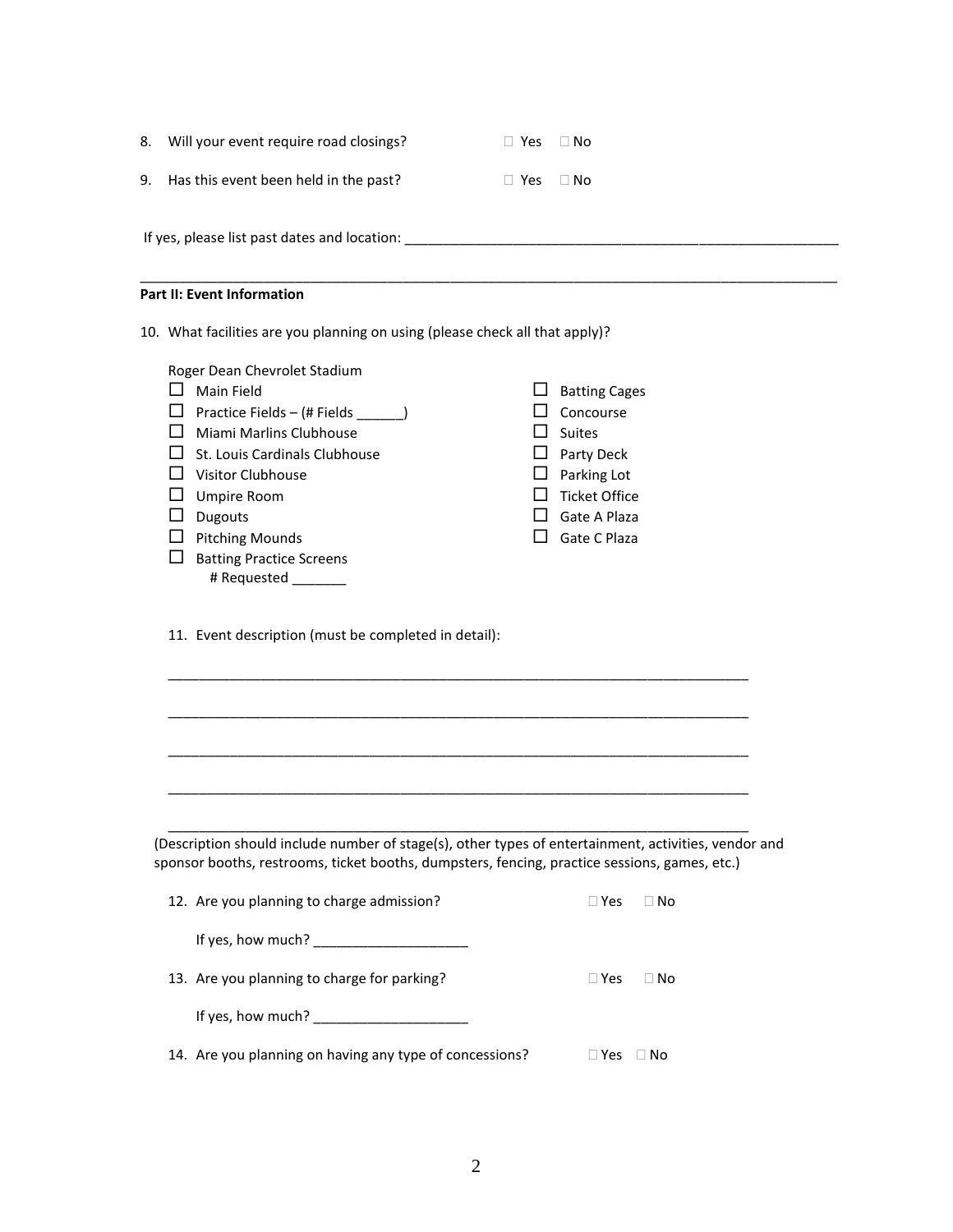- 15. Are you planning on selling alcoholic beverages?  $\Box$  Yes  $\Box$  No
- 16. Are you planning on having the public on the field?  $\Box$  Yes  $\Box$  No \*Roger Dean Chevrolet Stadium will have final approval of number of people allowed on field.
- 17. What resources or staff will you need us to provide? \*Roger Dean Chevrolet Stadium will determine all final security requirements.

| <b>Ticket Takers</b>                                    | $\Box$ Clean-up Crew        |
|---------------------------------------------------------|-----------------------------|
| $\Box$ Ticket Sellers                                   | <b>Additional Restrooms</b> |
| Ushers                                                  | Generators                  |
| Greeters                                                | $\Box$ Stadium Lighting     |
| $\Box$ Event Coordinator                                | PA Announcer                |
| Electrician                                             | $\Box$ Music Operator       |
| $\Box$ Parking Staff                                    | $\Box$ Scoreboard Operator  |
| $\Box$ Security (Other Than Police)                     | Other:                      |
| Jupiter Police                                          |                             |
| $\Box$ Roger Dean Chevrolet Stadium<br><b>First Aid</b> |                             |

18. If an Athletic Event, will you have an Athletic Trainer on-site during your event?  $\Box$  Yes  $\Box$  No \*Athletic Trainer with a certification that meets all first aid and emergency requirements may substitute for an EMS unit if the general public and event participants will be less than 500 people in attendance during the event

| If yes, Name of Trainer                                                                            |        |  |
|----------------------------------------------------------------------------------------------------|--------|--|
| Certification of Trainer:                                                                          | Phone: |  |
| 19. If using an outside company for any resources not listed above, please list their information: |        |  |

\*If additional space is needed, please list on a separate sheet and attach.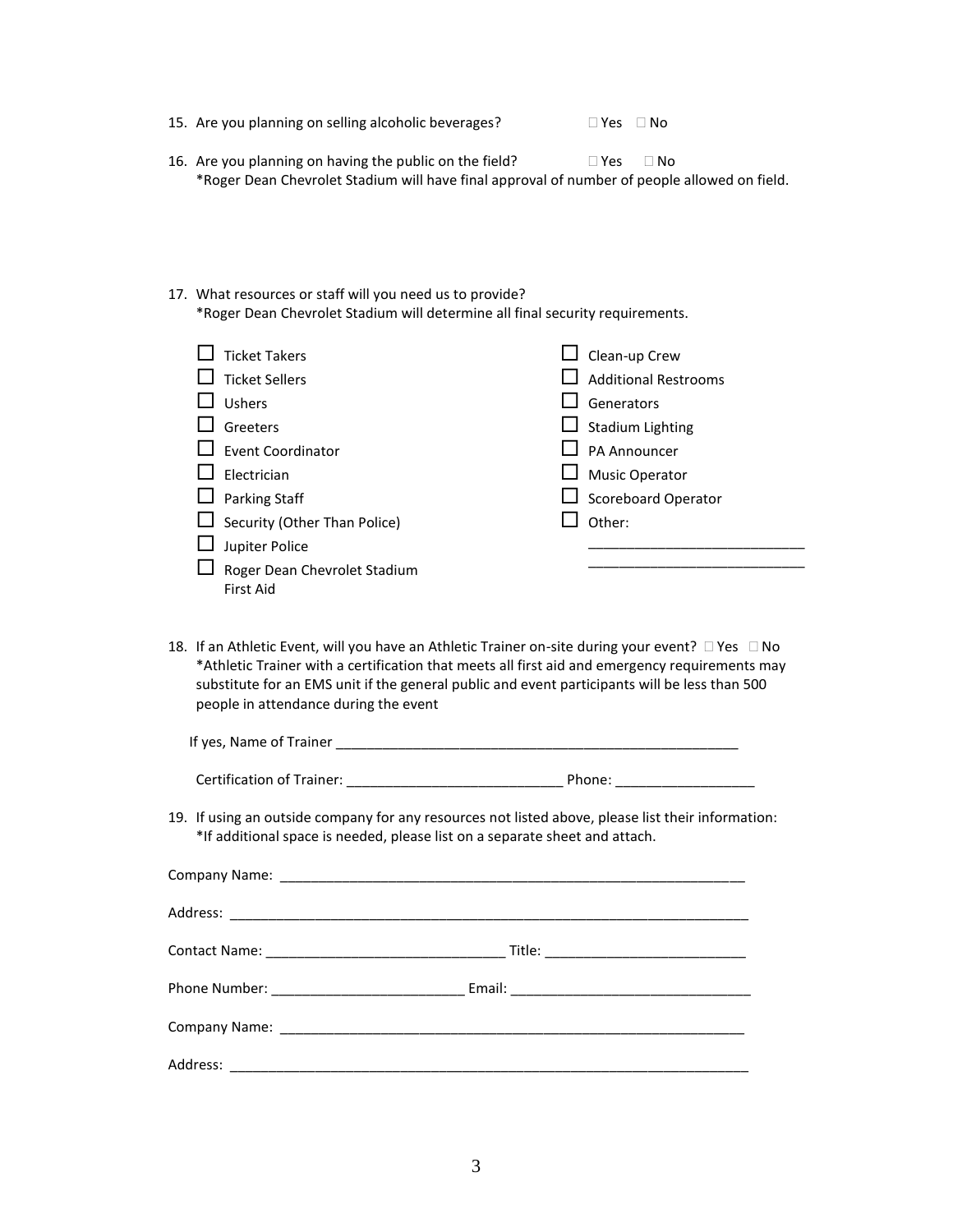| 20. Are you planning to use music? | $\Box$ Yes $\Box$ No                                                                                                                                                                                       |
|------------------------------------|------------------------------------------------------------------------------------------------------------------------------------------------------------------------------------------------------------|
|                                    |                                                                                                                                                                                                            |
|                                    | Type of performance (music)? _______________________________Live or DJ's? ______________                                                                                                                   |
|                                    |                                                                                                                                                                                                            |
|                                    | <u> 1980 - Jan James James James James James James James James James James James James James James James James</u><br>21. Are you planning to have any type of amusement rides? $\square$ Yes $\square$ No |
|                                    |                                                                                                                                                                                                            |
| requirements, will be required.    | What type of rides are you planning? All rides must be listed. Additional insurance, above general                                                                                                         |
|                                    |                                                                                                                                                                                                            |
|                                    |                                                                                                                                                                                                            |
| Stadium                            | *All areas of the facility may be subject to prior sponsor exclusivity through Roger Dean Chevrolet                                                                                                        |
| Part III. APPLICANT                |                                                                                                                                                                                                            |
|                                    |                                                                                                                                                                                                            |
|                                    |                                                                                                                                                                                                            |
|                                    |                                                                                                                                                                                                            |
|                                    |                                                                                                                                                                                                            |
| Are you a Non-Profit Organization? | $\square$ Yes<br>$\Box$ No                                                                                                                                                                                 |